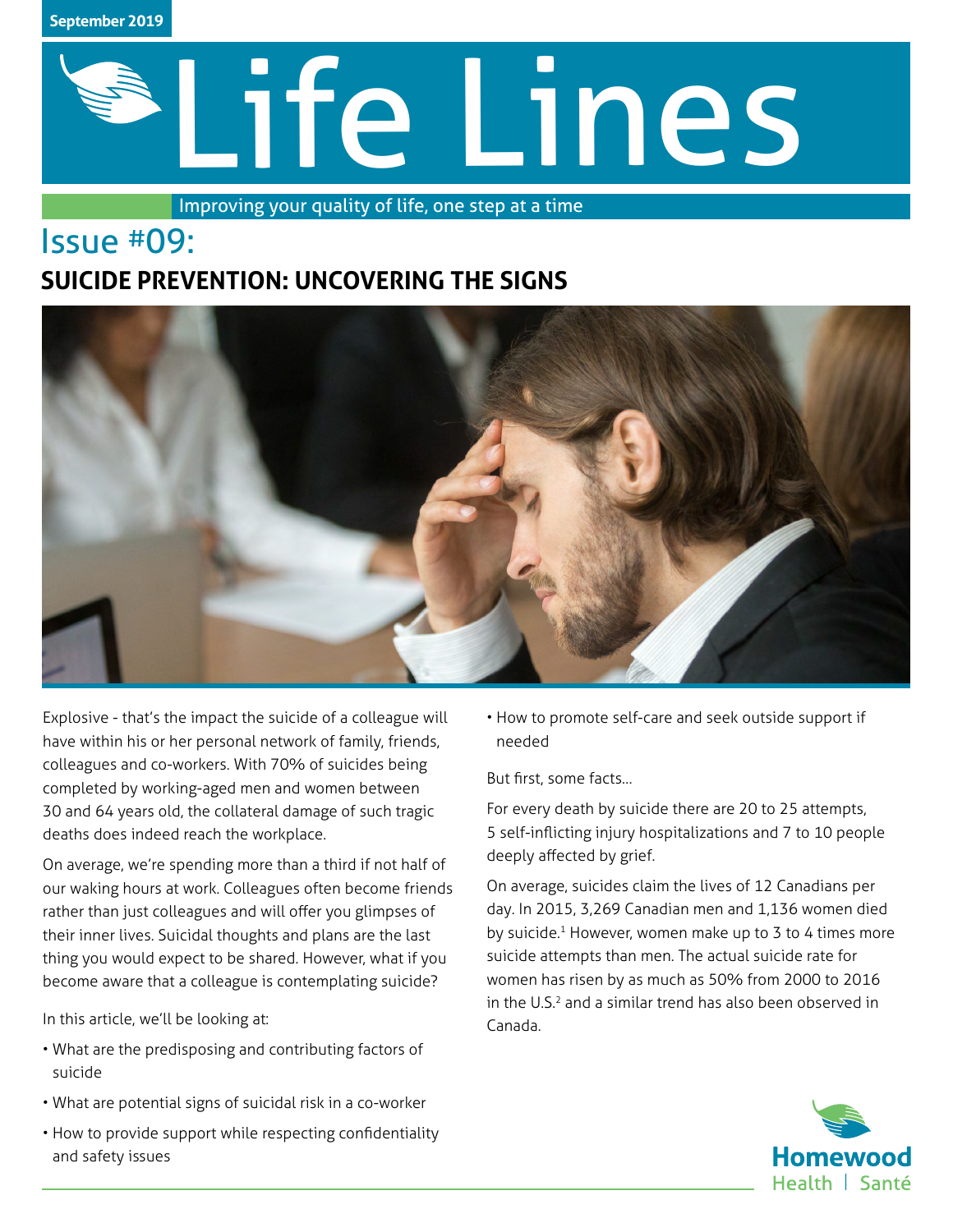Overall, the prevalence of suicide is growing. According to Fardous Hosseiny, the national director of research and public policy at the Canadian Mental Health Association, the percentage change over 2011 and 2015 shows an increase of 12% in males and 15% for women. The largest population of suicides in Canada are from working aged men and women between the ages of 30 to 64 with a peak occurring between 45 and 593. The suicide rate among the U.S. working-age population increased by 34% between 2000 and 2016.<sup>4</sup>

Workplace suicides have also increased. Approximately 1,719 male and female workers ended their lives on the job in the U.S. between 2003 and 2007. $5$  In 2016, the American Bureau of Labor Statistics reported a steady increase in workplace suicides from 2007 to 2013. In 2018, the Mental Health Commission of Canada published a study that found Canadian employees reported workplace stress as the primary cause of their mental-health concerns<sup>6</sup>. Steve Bittle, associate criminology professor at the University of Ottawa states that between 10 and 17 per cent of annual suicides in Canada could be classified as work-related, representing a range of 400 to 800 fatalities each year.<sup>7</sup>

In November 2018, the CDC (Centers for Disease Control and Prevention) reported that the top 3 major occupational groups by suicide rate among males in 2015 were:

- Construction and Extraction
- Arts, Design, Entertainment, Sports and Media
- Installation, Maintenance, and Repair
- For women:
- Arts, Design, Entertainment, Sports and Media
- Protective Service
- Health Care Support

For both genders, the lowest suicide rates in 2015 were observed in Education, Training and Library occupations.

In general, occupations with higher suicide rates involve one or many of the following factors: easy access to lethal means, exposure to chemicals, high workplace stress and risk of trauma, job insecurity, low wages, inconsistent work schedule and isolation in the workplace.

Rising workplace suicide rates shouldn't come as a surprise in an era crippled with progressively increasing levels of pressure and stress among employees. According to the HR Digest, the obsessive focus "on targets and deadlines, race for profits and excessive individualization as well as informal competition amongst colleagues are some of the causes of suicidal tendencies. They lead to psychological problems in the workplace which have a negative impact on the way employees work."

When a suicide does occur, work and/or business related colleagues can be emotionally impacted with feelings ranging from anger, grief and guilt. These feelings can last far beyond the initial shock and reaction time span. Feelings and reactions may also surface within colleagues who weren't close to the employee who took their own life. Often, death by suicide leads to rumors and speculation about why it took place. These rumours may include work-related factors and could potentially affect the morale of employees.

## **Predisposing and contributing factors**

Causes for suicide are a complex cocktail of factors, including relationship breakdowns, financial difficulties, chronic physical illness, major losses, or a lack of social support. Some factors can be work and career related. It has been found that for every 1% increase in unemployment, there is a 0.79% increase in the suicide rate.<sup>8</sup> During the Great Depression, the suicide rate in America increased by 21%.

A common predisposition is an underlying mental health disorder, as 60% of completed suicides involve people dealing with a diagnosed depression. Moreover, 90% of people who take their own lives suffer from a mental health disorder.9

When professionals estimate the risk of suicide among employees, they will take into consideration some of the following predisposing factors:

- Access to lethal weapons
- Past suicide attempts
- Capacity to hope for positive change
- Self-help capacity, including diet, quality of sleep, medication and professional follow up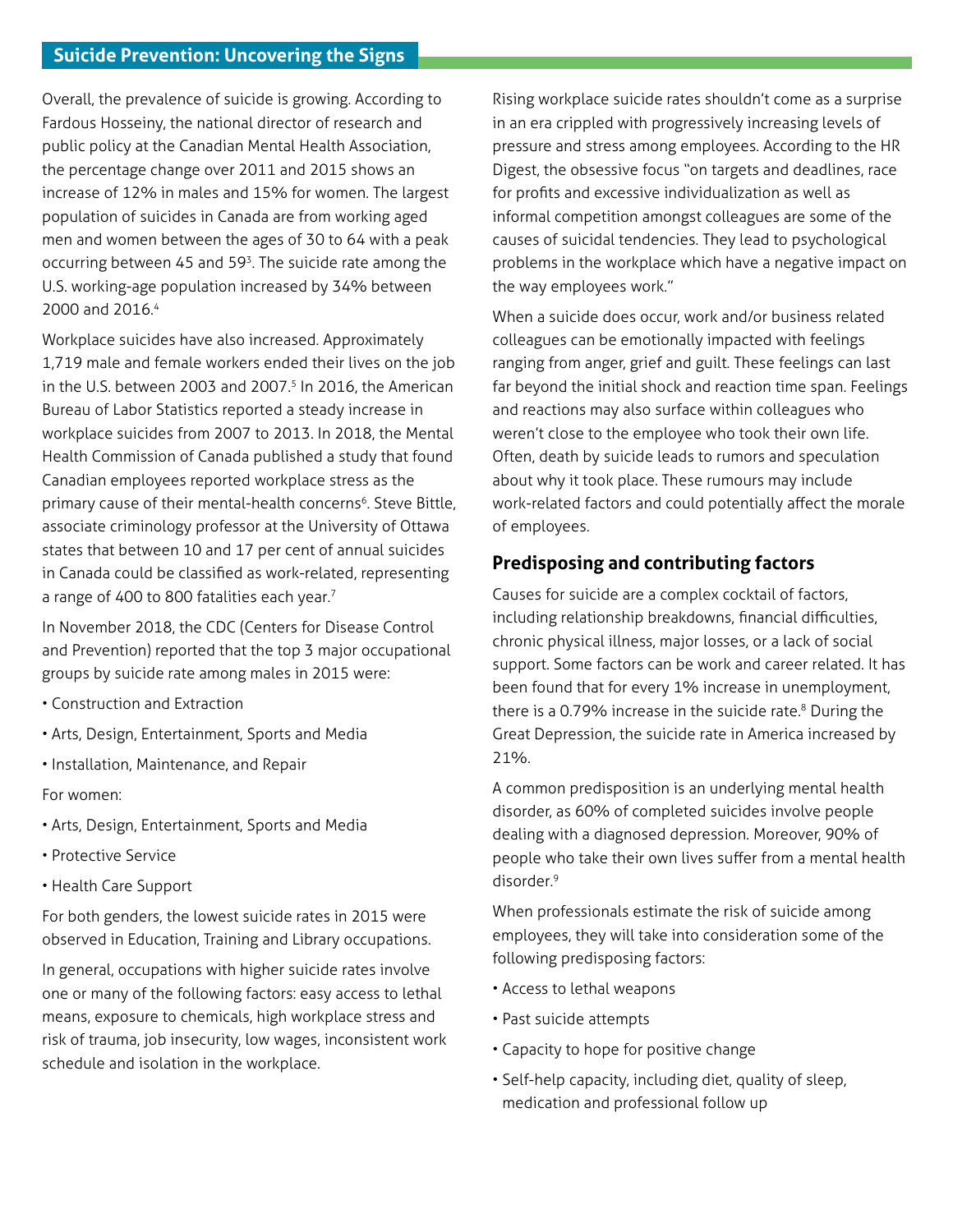- Chronic mental health suffering and/or physical pain
- Self-control and impulsivity
- Substance usage and/or abuse
- Support network, which serves as a protective factor.

### **Uncovering the signs**

Depending on how close you are to a co-worker, you may or may not know of the above predisposing factors but some signs can give you hints as to the potential risk of suicidal thoughts or plans. None of these, on their own, can reveal suicidal risk, but a combination of some of the following signs can reveal a significant level of distress within your co-worker. About 75 percent of those who die by suicide do exhibit some suicide warning signs.<sup>10</sup>

Work-related signs or situations to look for are isolation, performance and stress-related anxiety, conflicts with management or colleagues, job insecurity, intense expressions of job dissatisfaction, deep and long-lasting fatigue, workload issues, and presenteeism or absenteeism. It's important to recognize that some of the previous symptoms can also be traced back to personal problems affecting the well-being and mental health of a colleague. Mental health disorders influence feelings, thoughts, behaviour and abilities. Employees dealing with a disorder may show losses in confidence, concentration and patience. It might impair their decision making, judgement and people skills. Their personality can be altered and subject to mood swings and extreme shifts in behaviours and attitudes.

More typically linked to suicide are comments on being a burden to others who they say would be better off if they weren't there; or employees becoming suddenly very happy after a depression or despite everything crumbling down around them. More obvious warning signs require more immediate action, such as someone expressing the desire to die or to end their life and having a plan to do so. $11$ 

It's estimated that up to 25% of people do not exhibit signs before ending their lives. It's important not to blame yourself or others if a colleague completes suicide without any visual or behavioural cues. However, if you recognize any of the signs mentioned earlier, don't hesitate to engage in a conversation with your co-worker. If you happen to be right, starting that conversation might just save your colleague's life.

### **How to provide support**

If you approach a colleague you believe might be suicidal, tell them you've noticed changes in their behaviour. Be respectful and share your concerns. Ask if the person is okay. It's normal to feel uneasy and it can indeed be scary. But asking someone about suicide doesn't put the idea in their head. Instead, according to the Ontario Suicide Prevention Network (OASP):

- It breaks isolation which can distort their fears, hopelessness and embarrassment.
- It breaks the silence and sends a powerful message that they are not alone, that you care and that it's okay to talk about their thoughts and feelings.
- Opening up a conversation about suicide is the first step towards hope and almost always helps reduce the risk.
- It lets people the opportunity to let their fear out and to consider and talk about other options. Suicide is often less about wanting to die, and more of a feeling or belief that they have run out of options.

Be cognizant of the individual's right to privacy and never jump to conclusions. However when you genuinely believe there is a risk of suicidal thoughts or plans:

- Don't hesitate to ask your colleague directly if they are having difficulties. If the answer is yes, ask if they have thoughts or plans of suicide.
- If they do have thoughts or plans of suicide, first acknowledge that this is serious. Don't act right away. Keep the person talking and keep listening. This shows empathy and understanding. It creates the necessary bond you need to build before you even mention outside help.
- Foster hope by exploring potential options for help. Seek to find supportive people like professionals or important persons in their lives that are well suited to identify better options. Remember, the suicidal person is seeking a way out of a painful situation. They are often in the dark and have lost hope, shedding light on a different road map can help them to recognize and consider other pathways.